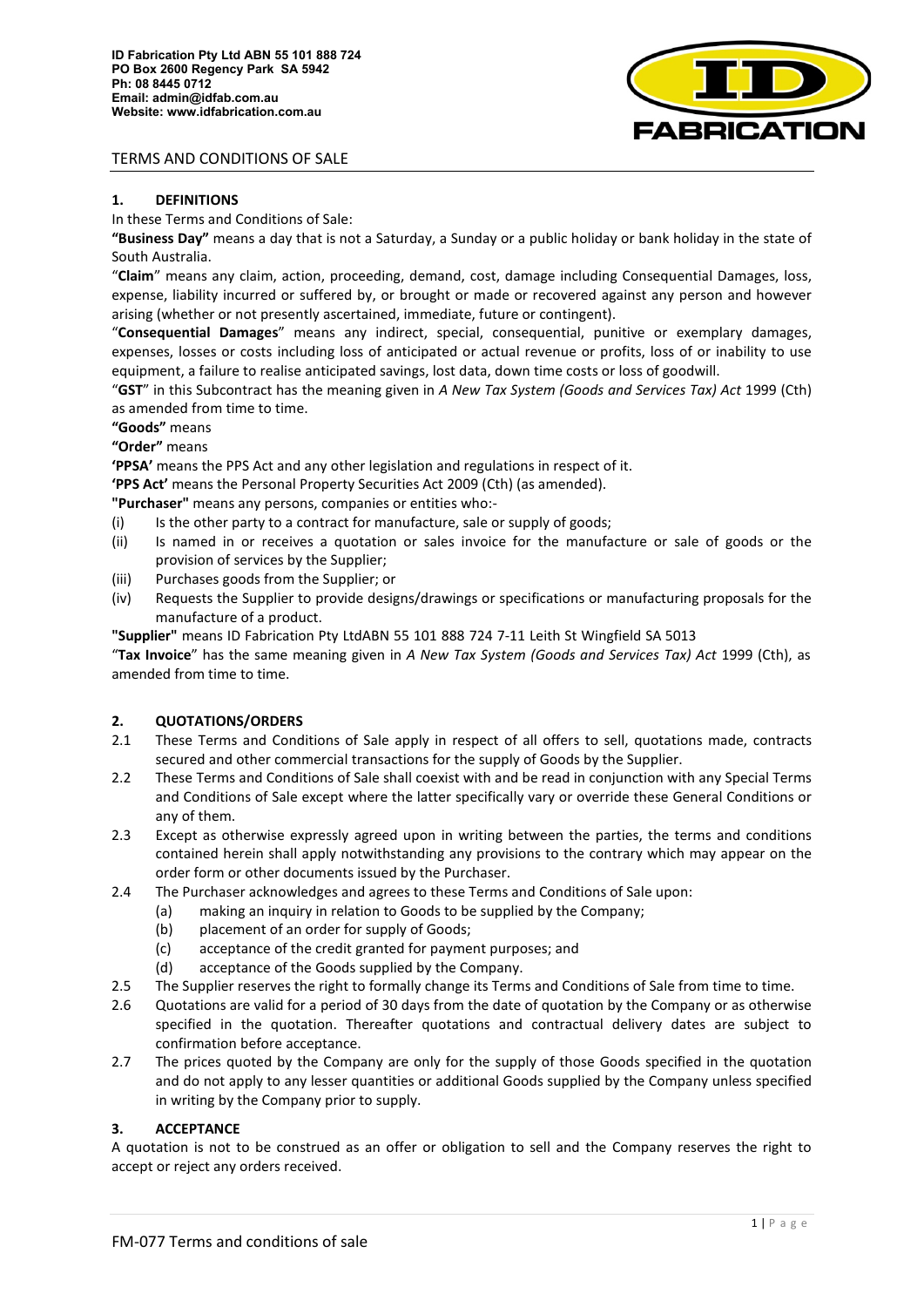

# **4. FITNESS FOR PURPOSE**

The Purchaser agrees that it does not rely on the skill and judgment of the Company in relation to the suitability of any of the Goods for a particular purpose or application for which the Goods are required by the Purchaser and the Company is under no liability whatsoever if such Goods are not suitable and fit for their intended purpose.

### **5. DELIVERY**

- 5.1 The delivery period quoted commences from the date the Supplier receives receives the Purchaser's written order or executes a formal contract for the supply of Goods, whichever is the later date.
- 5.2 Any delivery dates and / or times quoted are given in good faith but unless otherwise stated the Supplier will not be held responsible for any delay arising from causes beyond its reasonable control.
- 5.3 The Purchaser's receipt of goods shall constitute a waiver of any claim for delay.
- 5.4 Claims for shortages in deliveries must be advised to the Company in writing within 7 days of receipt of the Goods.
- 5.5 If prior to delivery the Purchaser notifies the Company in writing that it does not accept the costs payable for its nominated method of delivery, the Company may select the method and service level of delivery at the Purchaser's cost.
- 5.6 Where the Purchaser requests a particular method of delivery and the Company agrees in writing, the Purchaser must pay for the cost of delivery by that method from the point of despatch of the Goods by the Company.

### **6. PRICES**

Goods and Services are sold on an "ex works" basis and unless specified otherwise, prices do not include any transport costs. Where the Purchaser requires freight to be prepaid, all expenses will be to the Purchaser's account at cost.

### **7. DELIVERY CHARGE**

A delivery charge per order, charged at the rate applicable at the time of delivery, will be applied on all orders which are delivered to a Purchaser's premises, or as directed by the Purchaser. This amount will be shown as a separate item on all invoices.

#### **8. TESTING**

Prior to delivery of the Goods, the Company may, at its own expense, carry out any tests on the Goods in accordance with the Company's standards and testing procedures. Any additional tests, procedures and associated documentation required by the Purchaser are at the Purchaser's expense.

#### **9. STORAGE**

- 9.1 If delivery is delayed for any reason beyond the Company's reasonable control for a period of 14 days after the date on which the Purchaser is notified that the Goods or any completed items forming part of the Goods are ready for delivery, the risk in such Goods shall immediately pass to the Purchaser, and the Company is entitled to present invoices to the Purchaser for payment of the Goods in accordance with clause [17.](#page-3-0)
- 9.2 If the Purchaser fails to take delivery of the Goods in accordance with these Terms and Conditions of Sale, the Company may arrange suitable storage of such Goods at the Company's premises or elsewhere and all costs of and incidental to such storage must be paid by the Purchaser. The Purchaser must, on demand, pay to the Company all costs of storage, insurance, demurrage, handling and other charges incidental to such storage.

## **10. ACCEPTANCE OF GOODS**

The Purchaser shall be deemed to have accepted the Goods and Services to be of the description, quality and quantity ordered unless particulars of any claim are notified to the Supplier in writing within 7 days after arrival of goods at the place of delivery, except claims for non delivery which must be made in writing within 14 days from the date of invoice.

## **11. INTELLECTUAL PROPERTY**

11.1 All drawings, illustrations, display material, specifications and other literature and materials for or relating to the Goods and Services and whether or not supplied by or on behalf of the Supplier to the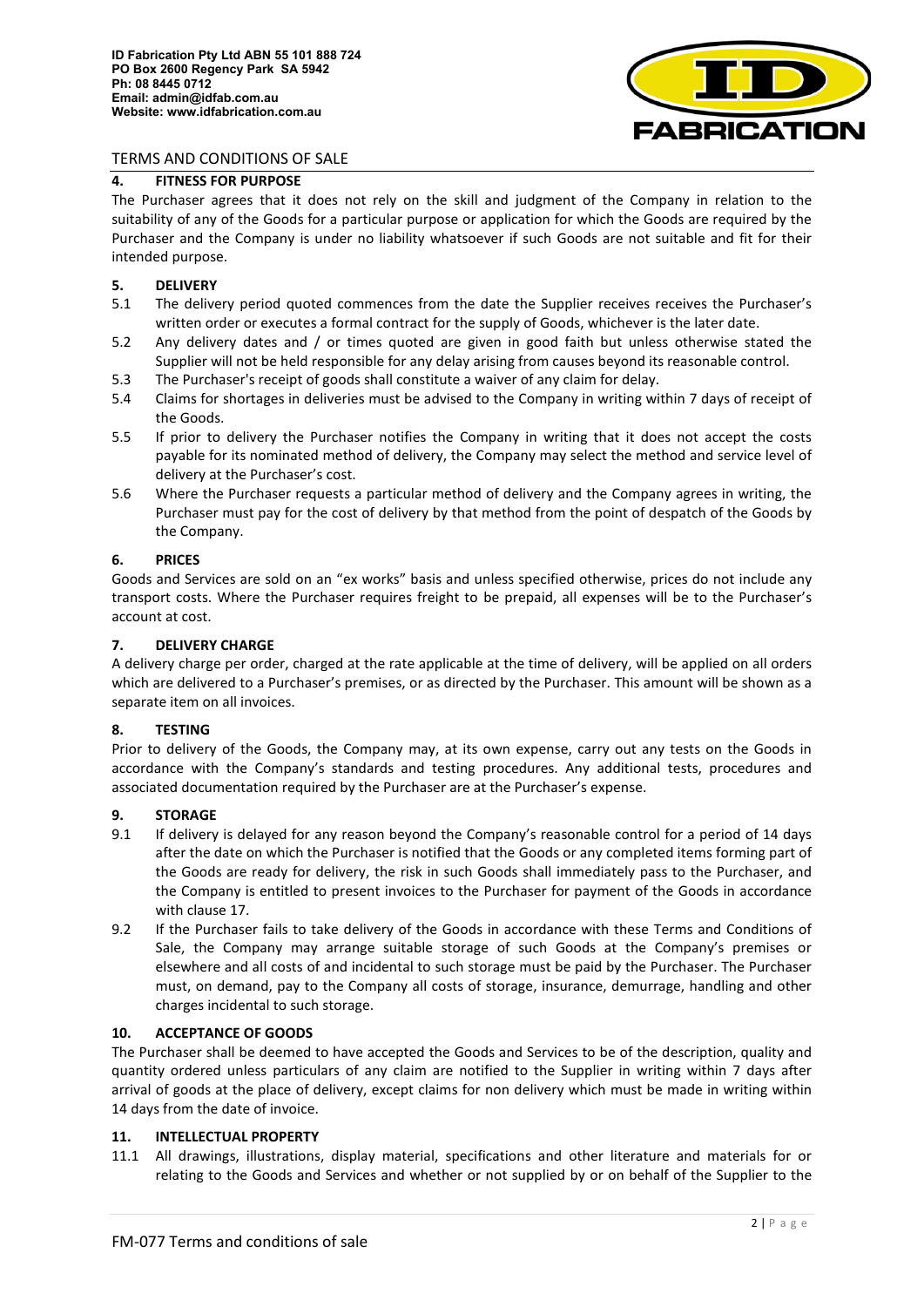

Purchaser shall remain the exclusive property of the Supplier and shall not be transferred to any other party without the previous written consent of the Supplier. The Purchaser shall not use, reproduce or impart any information contained therein to any third party without the previous written consent of the Supplier.

11.2 Where the Supplier has followed a design, sample or instruction furnished or given by the Purchaser, the Purchaser shall indemnify the Supplier against all damages, penalties, costs and expenses to which it may become liable through any work required to be done in accordance with those instructions involving an infringement of a patent, trademark, registered design or copyright.

# **12. VARIATIONS**

- 12.1 If the Purchaser requests order changes, including those affecting the identity, scope and delivery of the Goods, such requests must be documented in writing.
- 12.2 Changes by the Purchaser are subject to the Company's prior written agreement and may be subject to adjustments in price, scheduling and other affected terms and conditions.
- 12.3 The Company reserves the right to reject any change requested by the Purchaser where the change, in the opinion of the Company :
	- (a) is deemed unsafe,
	- (b) technically inadvisable or inconsistent with established engineering or quality guidelines and standards; or
	- (c) incompatible with the Company's capabilities or its Supplier's design or manufacturing capabilities.
	- (d) The Company further reserves the right to substitute using the latest superseding revision or series or equivalent Goods having comparable form, fit and function.

## <span id="page-2-0"></span>**13. ENGINEERING ASSISTANCE**

- 13.1 Subject to these Terms of Sale, any engineering or technical assistance provided by the Company, will be charged at the Company's labour rate applying at the time assistance is provided, (including travel and stand-by/waiting time), plus expenses at the cost to the Company plus fifteen percent.
- 13.2 Any required miscellaneous materials purchased by the Company will be charged at cost to the Company, plus 25 per cent. Any assistance provided in accordance with this clause [14](#page-2-0) shall be at the Purchaser's sole risk.

## **14. CANCELLATION**

- 14.1 If the Purchaser cancels an order by written notice prior to completion of supply of Goods and the cancellation is accepted by the Company, the Company may charge the Purchaser reasonable cancellation fee, including reimbursement for the Company's direct costs incurred in connection with the cancellation.
- 14.2 Despite anything to the contrary in these Terms and Conditions of Sale, the Company may charge cancellation fees associated with Goods ordered or manufactured / assembled to order up to the actual selling price of the Goods or Services
- 14.3 The Company has the right to cancel an order for cause at any time by written notice to the Purchaser and the Company will be entitled to cancellation costs and cancellation and restocking costs imposed by the Company's suppliers.
- 14.4 No cancellation by the Purchaser for a default by the Company in provision of Goods will be effective unless and until the Company has failed to correct such alleged cause of default within forty-five (45) days after receipt of the Purchaser's written notice specifying the default.

## **15. TERMINATION**

- 15.1 This agreement may be terminated by the Company, without notice, if the Purchaser:
	- (a) fails to perform or observe any obligation or agreement, express or implied in or given in relation to these Terms and Conditions of Sale including, without limitation, the payment of money or refusal to take delivery of Goods;
	- (b) being a natural person, is the subject of any personal insolvency event including without limitation, where an application is made to a court for an order that the Purchaser be declared bankrupt; or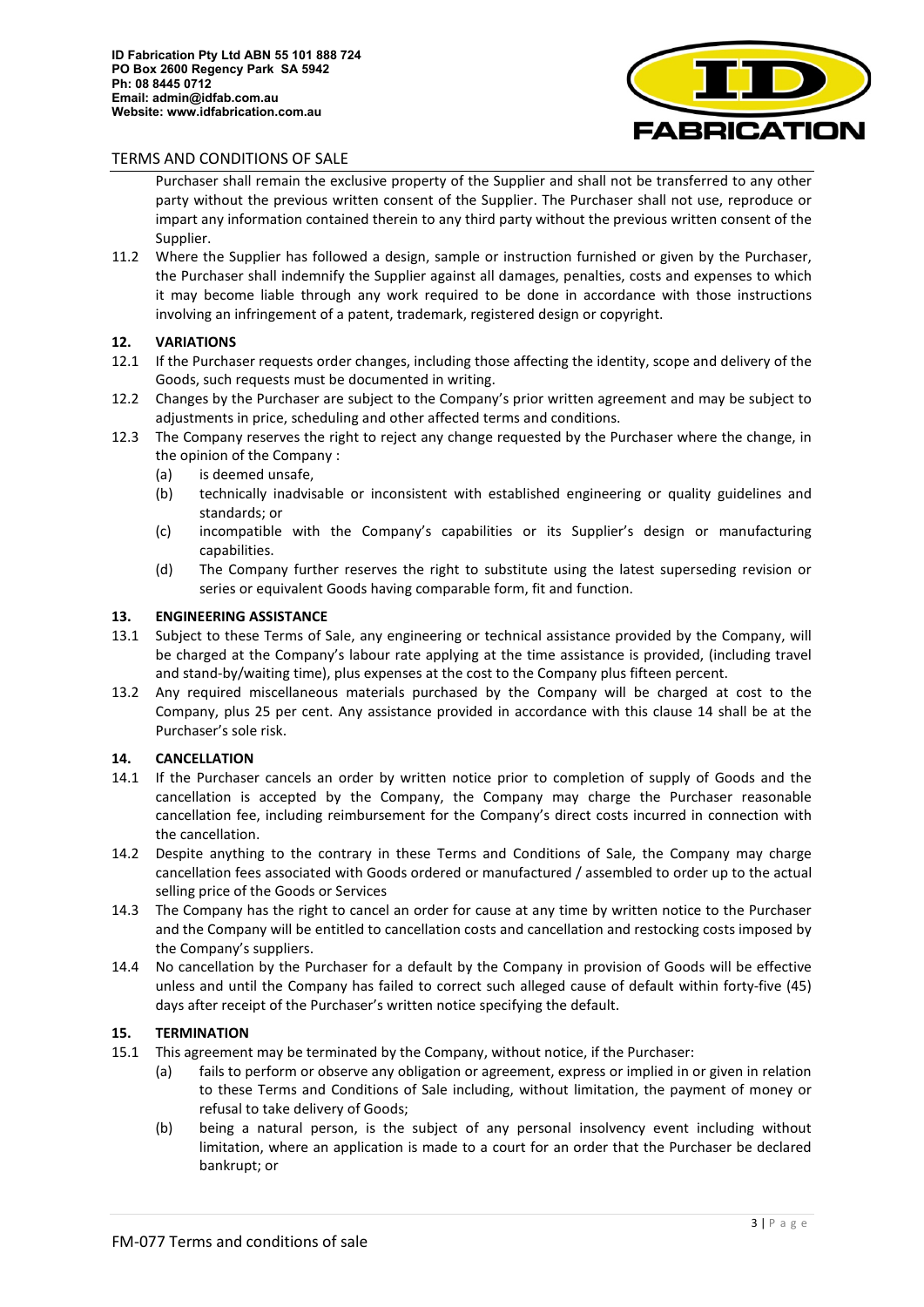

- (c) being a company, has a receiver, receiver and manager, trustee, administrator, liquidator or other similar official appointed, or steps are taken for such appointment, whether voluntarily or otherwise, over any of the Purchaser's assets or undertakings, or if the Purchaser is unable to pay its debts if and when they fall due.
- 15.2 If the Company terminates the Order then the Company may, without prejudice to any other rights it may have, do any or all of the following:
	- (a) require immediate payment of all moneys owed to the Company by the Purchaser and withdraw any credit facilities which may have been extended to the Purchaser;
	- (b) withhold any deliveries of Goods in respect of any purchase order accepted by the Company; and
	- (c) in respect of Goods which may have already been delivered to the Purchaser but not paid for, enter the Purchaser's premises or elsewhere in accordance with clause [20](#page-4-0) to recover those Goods and resell those Goods for the Company's own benefit.

## <span id="page-3-0"></span>**16. TERMS OF PAYMENT**

- 16.1 For established trading accounts with credit facilities, the account must be paid within 30 days of receipt unless otherwise stated. All other accounts are cash on delivery (COD) to the Purcahser.
- 16.2 When payments are made contingent upon delivery, erection or test, and any of these stages are delayed to suit the Purchaser's wishes or convenience, or by reason of un-readiness of the Purchaser, payments are to be made within the time in which they ordinarily would have been made had there been no such delays, the Goods being, if necessary, stored at the Purchaser's risk and expense.
- 16.3 Should the Purchaser delay in respect of any payment due to the Company, the Company will have the right, in addition to all other rights at law, to charge interest on the overdue amount at a rate of 3% per annum above the overdraft rate payable by the Company to its bankers at the time of and after the default and calculated from the due date of the account until the actual date of full and final payment. Payment will be credited first against interest accrued.
- 16.4 The Company may render partial invoices and require progressive payments. The Company reserves the right to render invoices electronically and to receive payment by way of electronic funds transfer. Payment by credit or debit card, when permitted, is subject to credit card validation and authorisation both at the time of agreement and immediately prior to shipment and the Company reserves the right to recover as a separate charge, any processing fees and other administration costs incurred in processing the credit or debit card transaction.
- 16.5 The Company reserves the right to suspend any further performance hereunder or otherwise in the event payment is not made when due. Where the Purchaser's account is in arrears, the Company may demand payment of the arrears as well as payment in advance for any undelivered Goods before proceeding with manufacturing or making any further delivery of Goods under these Terms of Sale. In such circumstances, the Company may also defer or cancel any outstanding balance of an order and may enter the Purchaser's premises or elsewhere as provided in claus[e 20.](#page-4-0)
- 16.6 The Purchaser must make all payments due under these Terms of Sale without any set-off, counterclaim, deduction or condition unless the Company otherwise agrees in writing.
- 16.7 All payments must be made in Australian dollars.

#### **17. GST**

- 17.1 For the purpose of these conditions "GST" means GST within the meaning of A New Tax System (Goods and Services Tax) Act 1999 (the Act).
- 17.2 All prices quoted or contained in any publication of the Company (including these Terms of Sale) are exclusive of GST unless specifically stated otherwise.
- 17.3 GST will be added to the price of the Goods and any other form of taxable supply at the rate applicable at the time of supply, and the Company will provide a valid tax invoice.

### **18. DAMAGE OR LOSS IN TRANSIT**

18.1 Where delivery is the responsibility of the Company, the Company will repair or replace free of charge and at the Company's absolute discretion, all Goods lost or damaged in transit to the contractual point of delivery provided written notice of such loss or damage is given to the Company within 3 days of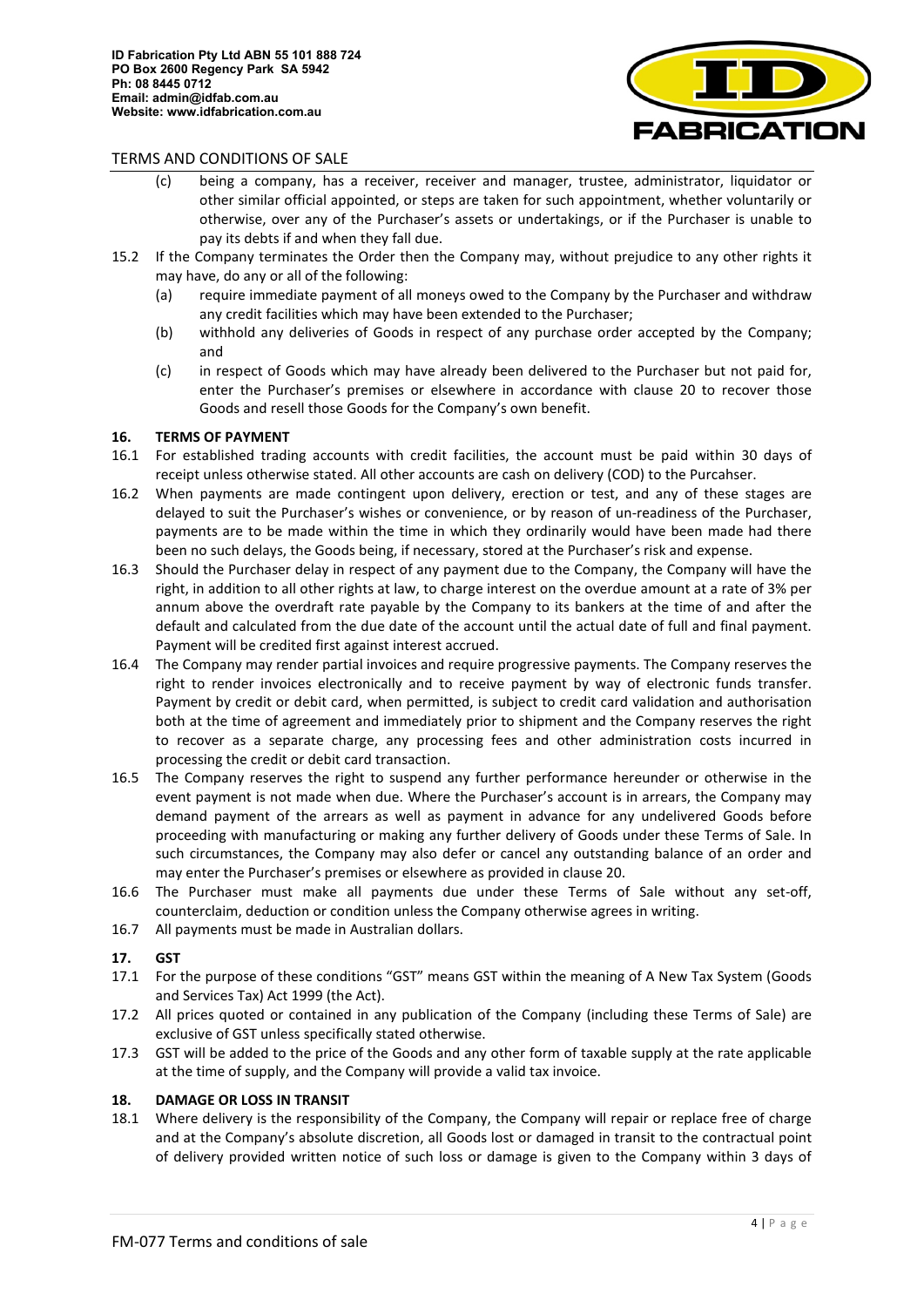

- delivery or expected delivery, or within such times as will enable the Company to comply with the carrier's conditions of carriage applicable to loss or damage in transit.
- 18.2 Prior to acknowledging delivery, the Purchaser must ensure that the complete consignment as per the carrier's note has been received. If there is a shortage or visible damage to the outer packaging of the Goods, the Purchaser must endorse the carrier's note accordingly.
- 18.3 The Company is not responsible for any loss or damage to the Goods caused by or arising from transport or delivery of the Goods if the Company has not packed the Goods or the Purchaser has nominated the carrier.
- 18.4 Claims made for damage or loss in transit must be made against the carrier in the manner prescribed by the carrier.

#### <span id="page-4-0"></span>**19. PROPERTY, RISK AND TITLE**

- 19.1 Risk in the Goods (including responsibility for insurance) passes to the Purchaser upon delivery of the Goods to the Purchaser. Unless specified to the contrary, the Goods will be delivered to the Purchaser ex warehouse/ex works and risk will pass to the Purchaser at the time of loading the Goods onto the transport (regardless of who pays for the freight).
- 19.2 Notwithstanding that the Goods are in whole or in part at the risk of the Purchaser, the property in and legal title to the Goods remains with the Company until they and all other Goods previously supplied by the Company to the Purchaser, whether under this or any other order for Goods from the Purchaser, have been paid for in full by the Purchaser.
- 19.3 Until the Goods have been fully paid for:
	- (a) the Company is and remains the legal and equitable owner of the Goods;
	- (b) the Purchaser holds the Goods as a fiduciary agent and bailee for the Company;
	- (c) the Company may by its servants and agents enter the Purchaser's premises or elsewhere at any time without notice to inspect the Goods;
- 19.4 If the Purchaser defaults on any payment due to the Company and refuses demands by the Company for the Purchaser to return the Goods to the Company, the Company may by its servants and agents enter the Purchaser's premises or elsewhere at any time without notice to repossess the Goods and to use reasonable force to take possession of the Goods without liability for trespass, negligence, payment of any compensation to the Purchaser or other person or otherwise.
- 19.5 The Purchaser grants full leave and an irrevocable licence to the Company and any person authorised by the Company to enter any premises where the Goods may be stored, from time to time, for the purposes of retaking possession of the Goods. The Purchaser agrees that:
	- (a) it will be liable for all costs, losses, and damages incurred or suffered by the Company (including any consequential losses and damages) as a result of the Company retaking possession of the Goods or otherwise exercising its rights under this clause 22; and
	- (b) it will indemnify the Company, and keep the Company indemnified, for all fees (including legal fees on a full indemnity basis), costs and expenses incurred or suffered as a result of any and all prosecutions, actions, demands, claims or proceedings brought by or against the Company in connection with retaking possession of the Goods or the exercise by the Company of its rights under this clause [20;](#page-4-0)
- 19.6 Any exercise of this right is without prejudice to any other rights the Company has against the Purchaser, including the right at all times to make a claim against the Purchaser for the invoiced price of the Goods and interest under clause [17.](#page-3-0)

### **20. PPSA**

- 20.1 Defined terms in this clause have the same meaning as those given to them in the PPSA.
- 20.2 The Purchaser and the Company acknowledge that these Terms of Sale constitute a Security Agreement for the purposes of s 20 of the PPSA and gives rise to a Purchase Money Security Interest ("PMSI") in favour of the Company over the Goods supplied to the Purchaser as Grantor pursuant to the Terms of Sale.
- 20.3 The Goods supplied or to be supplied under these Terms of Sale fall within the PPSA classification of "Other Goods" acquired by the Purchaser pursuant to these Terms of Sale.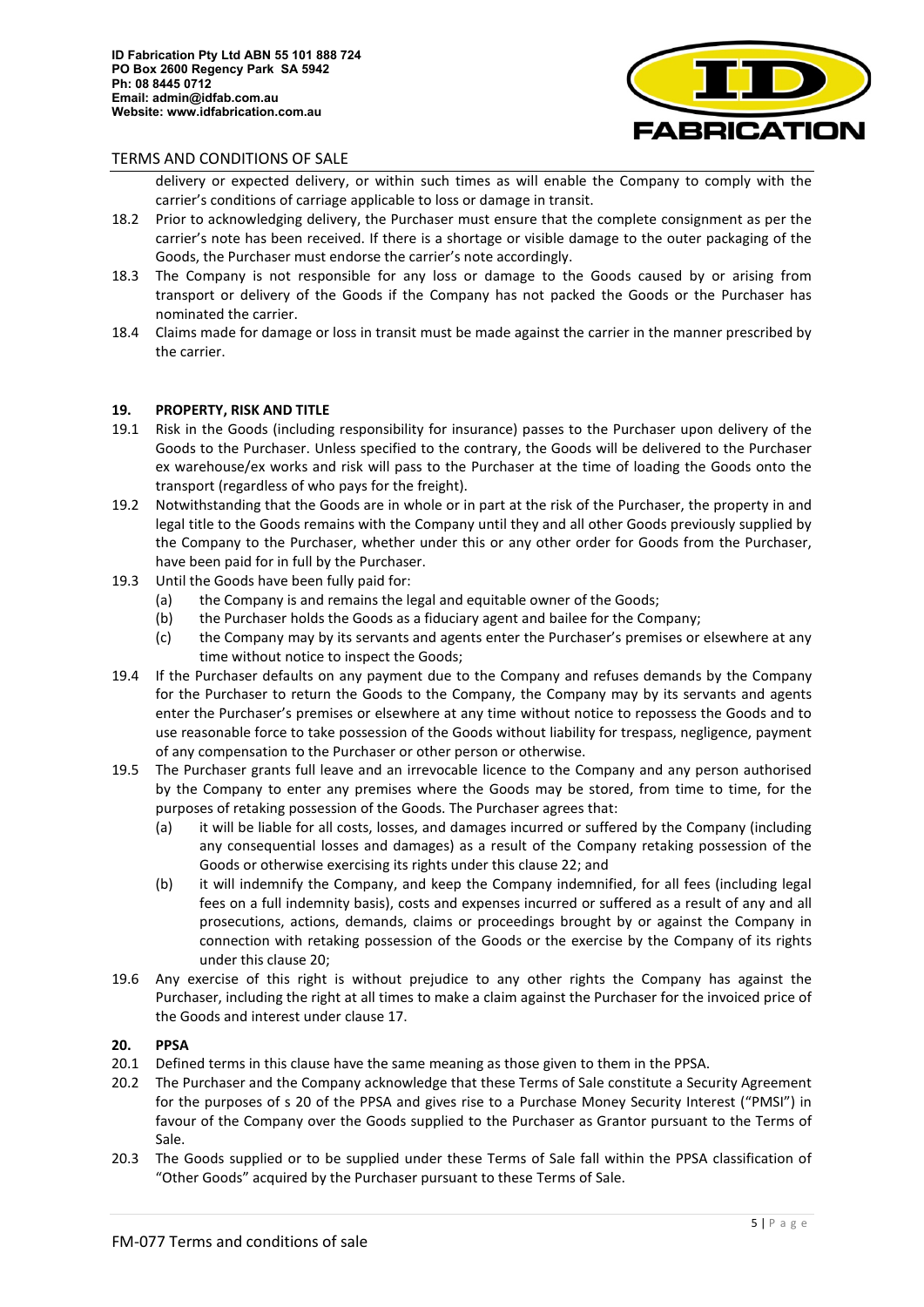

- 20.4 The Purchaser will execute such documents and do such further acts as may be required by the Company to perfect the Security Interest granted to the Company under these Terms of Sale under the PPSA by registration and ensure that until all of the obligations of the Purchaser are discharged and fully satisfied, the Company's Security Interest under the Terms of Sale remains perfected and has priority over all other security interest in the Collateral (except for the Security Interests that the Company has expressly agreed to sub-ordinate).
- 20.5 The Purchaser undertakes that it will not, without the prior written consent of the Company (which it may grant in its sole discretion) change or permit the change of any of its details that are required to be included in the Financing Statement.
- 20.6 The Purchaser may not grant any Security Interest in all or any of the Goods except with the prior written consent of the Company (which may be withheld in its sole discretion).
- 20.7 The Purchaser agrees that the Company may apply to register its Security Interest in the Goods at any time before or after delivery of the Goods. The Purchaser irrevocably waives its rights under s 157 of the PPSA to receive a notice of any Verification Statement in respect of the Company's Security Interest under these Terms of Sale.
- 20.8 The parties contract out of each provision of the PPSA which, under s 115(1) of the PPSA, they are permitted to contract out of.
- 20.9 Each party waives its rights to receive each notice which, under s 157(3) of the PPSA, it is permitted to waive.
- 20.10 Each party waives its rights to receive anything from any other party under s 275 of the PPSA.
- 20.11 The Purchaser acknowledges that it has received value as at the date of first delivery of the Goods and has not agreed to postpone the time for attachment of the Security Interest granted to the Company under these Terms of Sale.

### **21. FORCE MAJEURE**

- 21.1 The Company will not be liable for any loss, damage or delay arising out of its failure (or that of its suppliers and subcontractors) to perform obligations under the Terms and Conditions of Sale due to causes beyond its reasonable control, including without limitation, acts of God, acts or omissions of the Purchaser or its agents, acts of civil or military authority, fires, strikes, floods, epidemics, quarantine restrictions, war, riots, acts of terrorism, delays in transportation, or transportation embargoes (Force Majeure Events). In the event of such delay, the Company's performance date(s) will be extended for such length of time as may be reasonably necessary to compensate for the Force Majeure Event.
- 21.2 If a Force Majeure Event continues for a period of 3 months or more, the Company may (without affecting the accrued rights and obligations of the parties as at the date of termination) terminate this agreement immediately by written notice to the Purchaser.

## **22. WARRANTY**

- 22.1 The Competition and Consumer Act 2010 (Cth) and Australian consumer law may guarantee certain conditions, warranties and undertakings in relation to the Goods. To the extent they apply, these guarantees cannot be modified nor excluded by contract, and these Terms of Sale does not purport to modify or exclude any conditions, warranties, guarantees and undertakings under the Australian Consumer Law.
- 22.2 Except as expressly set out in these Terms of Sale and the Australian Consumer Law, the Company makes no warranty, representation or other statement in respect of the Goods, their quality or their fitness for any purpose, except as stated expressly in these Terms of Sale, or as may otherwise be required by law.
- 22.3 The Company warrants that the Goods, whether manufactured by the Company, its suppliers or subcontractors, and supplied by the Company, shall, for a period of twelve months from the date of despatch of the Goods from the Company's premises, be free of faulty workmanship, materials or design.
- 22.4 The warranties provided in clause 22.3 shall be effective, and impose liability on the Company to give effect to such warranty, only if:
	- (a) the Company is provided with written notice of the circumstances giving rise to the claim arising within 30 days of the occurrence of such circumstances; and
	- (b) the Company is permitted to inspect Goods before they are repaired or replaced; and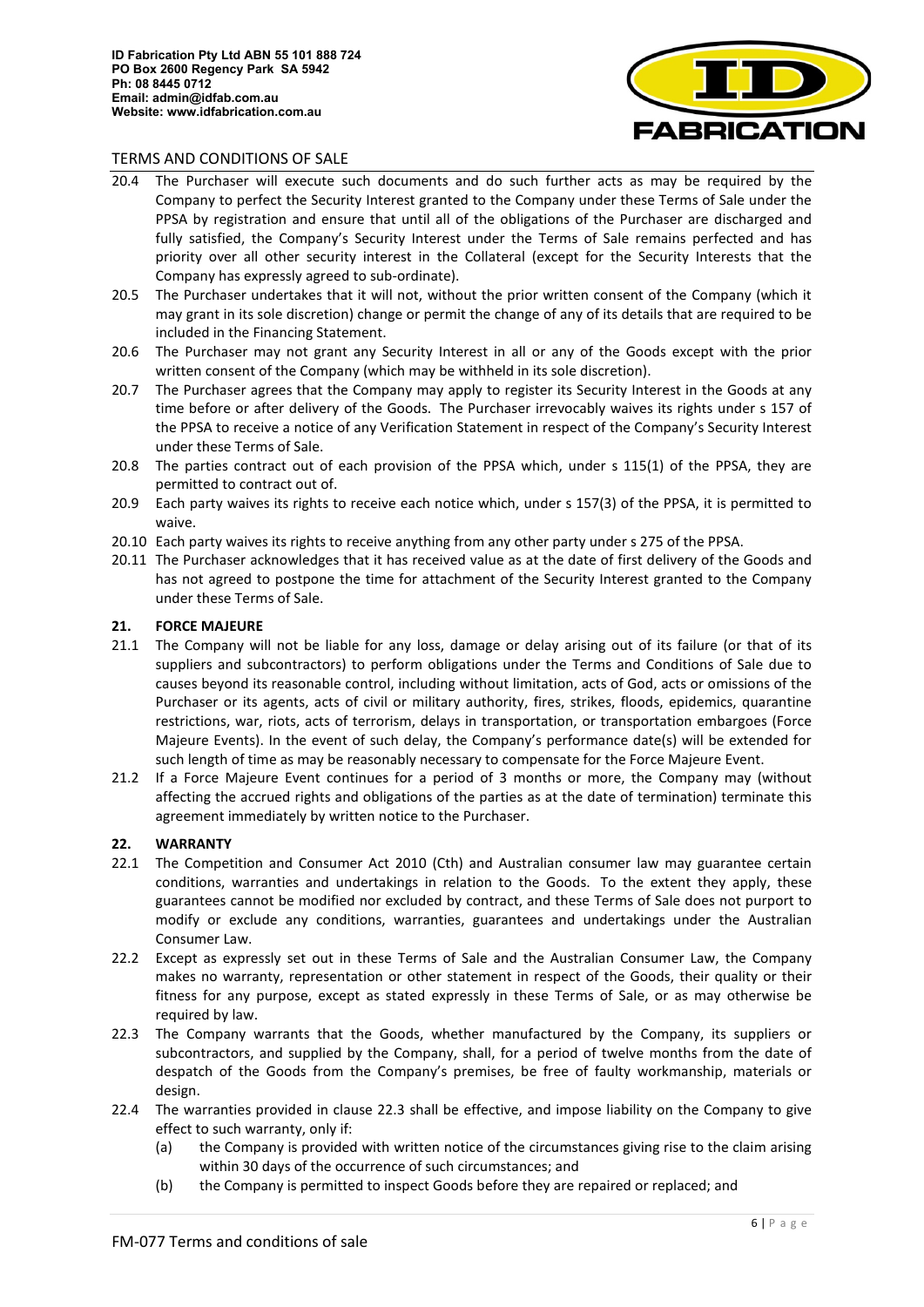

- (c) the Purchaser returns the Goods or components to the Company's premises, at the Purchaser's expense; and
- (d) the Company is satisfied, by its own examination of the Goods, that any alleged circumstances giving rise to the claim have not been caused by:
	- (i) improper use, installation, operation, damage due to accident, neglect, lightning power surge, or from improper repair, alteration, modification or adjustment to the Goods; or (ii) unusual deterioration or degradation due to physical environments.
- 22.5 To the extent permitted by law, the Company's liability for any loss, injury or damage, shall be limited to making good, by replacement or repair, at the Company's option, and at the Purchaser's expense in relation to costs over and above the direct costs of replacing or repairing the Goods or the component parts of the Goods at the Company's premises, any defects which appear under proper use.
- 22.6 Any repairs, alterations or other work carried out to the Goods by a person other than an authorised representative of the Company shall invalidate the warranty.
- 22.7 If the Purchaser requests or insists that warranty service of this clause be carried out on site or at the Purchaser's premises then any costs over and above the direct costs of replacing or repairing the Goods or the component parts of the Goods at the Company's premises shall be at the Purchaser's expense.

## **23. COMPLIANCE WITH LAWS AND INSTRUCTIONS**

- 23.1 The Purchaser is solely responsible for obtaining all necessary permits and licences to comply with all applicable legislation, regulations, by-laws or rules (if any) having the force of law in connection with the installation and operation of the Goods.
- 23.2 The Purchaser must comply with all instructions provided by the Company, its Supply Line Partner's or Supplier's in relation to the fitting, installation and use of the Goods.

## **24. INDEMNITY**

- 24.1 The Purchaser indemnifies the Company for any and all direct, special, indirect and/or consequential loss or damage, however caused to the Company and/or to third parties, that results as a consequence of the Company supplying, or failing to supply at all or on time, the Goods, to the Purchaser, or to any third party, under or in association with this Agreement.
- 24.2 The Company shall be liable to the Purchaser, or to any third party, for direct, special, indirect and/or consequential loss or damage, however caused, suffered by the Purchaser, or to any third party, only to the extent that such loss or damage is caused directly by the fault of the Company.
- 24.3 Notwithstanding anything else in this Agreement, and to the extent permissible by law, the Company shall be liable to the Purchaser, whether under the law of contract, in tort, under statute or otherwise, for any injury, loss or damage, only to the extent and in the proportion to which such injury, loss or damage is caused by the fault of the Company.

#### **25. DISPUTES**

- 25.1 The parties will use their best endeavours and attempt in good faith to promptly resolve any dispute arising in connection with these Terms of Sale.
- 25.2 Negotiations shall be conducted in English between representatives of the parties who have authority to settle the dispute.
- <span id="page-6-0"></span>25.3 Negotiation must be conducted within 30 days of a party providing written notice to the other party of the matter and circumstances giving rise to the dispute (Notice of Dispute).
- 25.4 If the dispute cannot be resolved pursuant to clause [26.3](#page-6-0) the dispute shall be referred to mediation. If the parties are unable to agree on a mediator, the mediator will be nominated by the chairperson for the time being of the South Australian Chapter of the Institute of Arbitrators and Mediators. Arbitration will be conducted in accordance with rules 5 –18 of the Rules of The Institute of Arbitrators and Mediators Australia for the Conduct of Commercial Arbitrations.
- 25.5 Any dispute not so resolved by negotiation or mediation may then be submitted to a court of competent jurisdiction in South Australia.

## **26. LIMITATION OF LIABILITY**